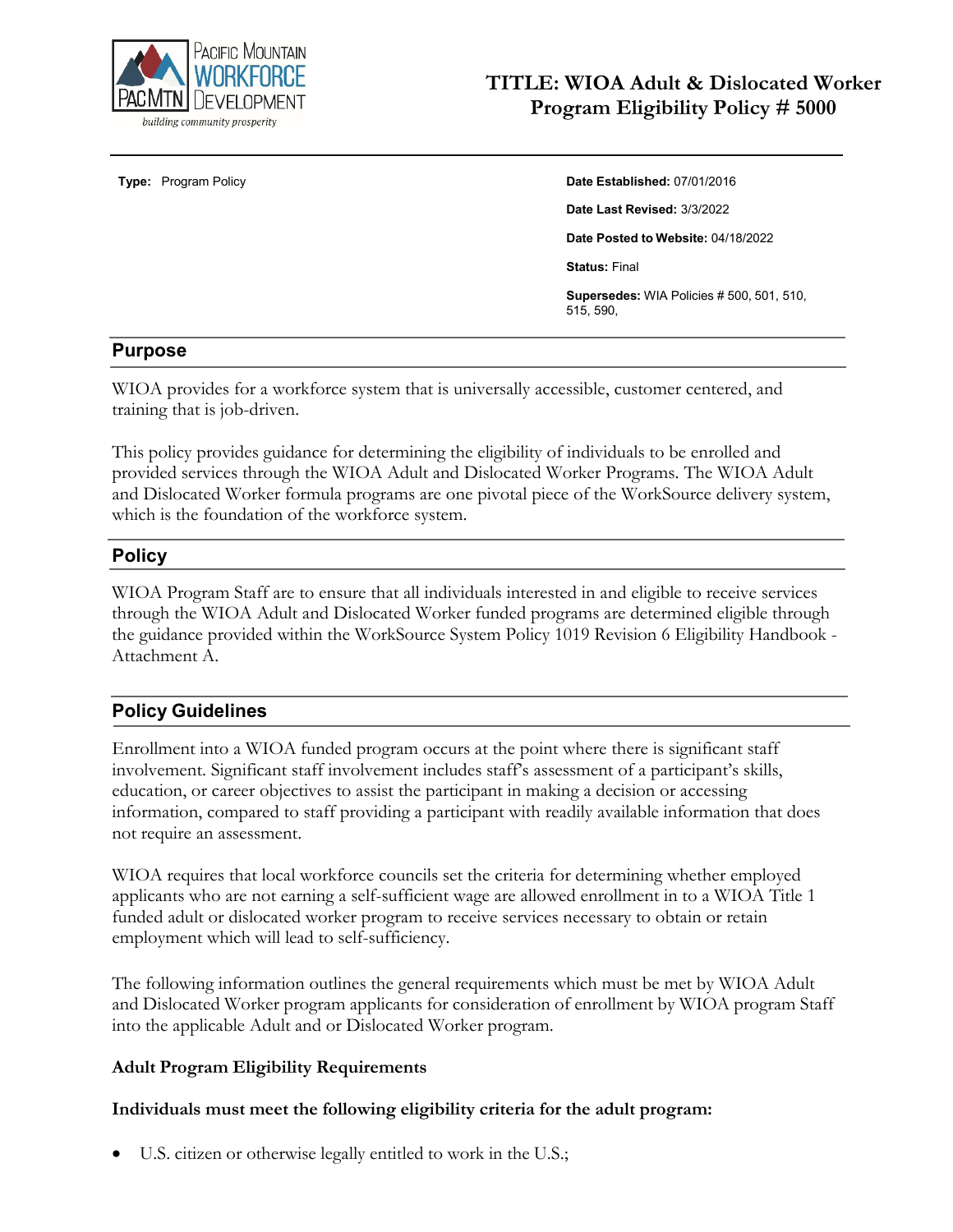- Age 18 or older; and
- Selective Service Registration (males who are 18 or older and born on or after January 1, 1960), unless an exception is justified (see Section 5.2 for guidance on Selective Service registration).

## **Priority for Services under the Adult Program**

Priority selection is established for and local areas must target certain populations in accordance with WIOA Section 134(c)(3)(E) and proposed 20 CFR 680.600 and 20 CFR 680.640. These targeted populations must first meet the eligibility requirements for the adult program.

The matrix below describes the order and rationale for prioritization based on the requirements in WIOA Section 134(c)(3)(E), proposed 20 CFR 680.600, proposed 20 CFR 680.640, and TEGL 10- 09. For purposes of this section, the term "covered person(s)" refers to veterans and eligible spouses per priority of service for veterans.

| Priority             | <b>Mandatory Priority Group</b>                                                                                                                                                                                                       | Explanation                                                                                                                                                                                                                               |
|----------------------|---------------------------------------------------------------------------------------------------------------------------------------------------------------------------------------------------------------------------------------|-------------------------------------------------------------------------------------------------------------------------------------------------------------------------------------------------------------------------------------------|
| First                | Covered persons (veterans and<br>eligible spouses) who are low<br>income, recipients of public<br>assistance, or basic skills deficient.                                                                                              | Guidelines for serving covered persons -<br>WorkSource System Policy 1009 Revision 3 -<br>Priority of Service apply within the mandatory<br>priority criteria of low-income / public<br>assistance recipient.                             |
| Second               | Individuals (non-covered persons)<br>who are low-income (may include<br>unemployed individuals), recipients<br>of public assistance, or basic skills<br>deficient.                                                                    | The mandatory priority criteria (low-income /<br>public assistance recipients / basic skills deficient)<br>have preference over covered persons (veterans<br>and eligible spouses) who do not meet the<br>mandatory priority criteria.    |
| Third                | Covered persons (veterans and<br>eligible spouses) who are not low-<br>income and not basic skills deficient.                                                                                                                         | Guidelines for serving covered persons -<br>WorkSource System Policy 1009 Rev. 3 - Priority<br>of Service apply in the third category (individuals<br>who are not low-income / public assistance<br>recipients / basic skills deficient). |
| Fourth<br>(optional) | LWDBs (in consultation with<br>CLEOs) may establish additional<br>priority groups for priority for<br>services beyond minimum adult<br>eligibility - WorkSource Policy 1019,<br>Revision 6 - Section 3.d - Local<br>Responsibilities. | Guidelines and procedures for serving additional<br>priority groups as set forth in PacMtn's Adult<br>Eligibility Procedures #5001AP                                                                                                      |

Priority requirements for the WIOA Title I adult program are as follows:

**NOTE:** An adult with a disability can be considered a family of one for low-income determinations (refer to Section 5.6.2) of WorkSource System Policy 1019, Rev 6 supplemental Eligibility Handbook.

Unemployed individuals may be considered low-income individuals (refer to Section 5.6.1), of WorkSource System Policy 1019, Rev 6 supplemental Eligibility Handbook.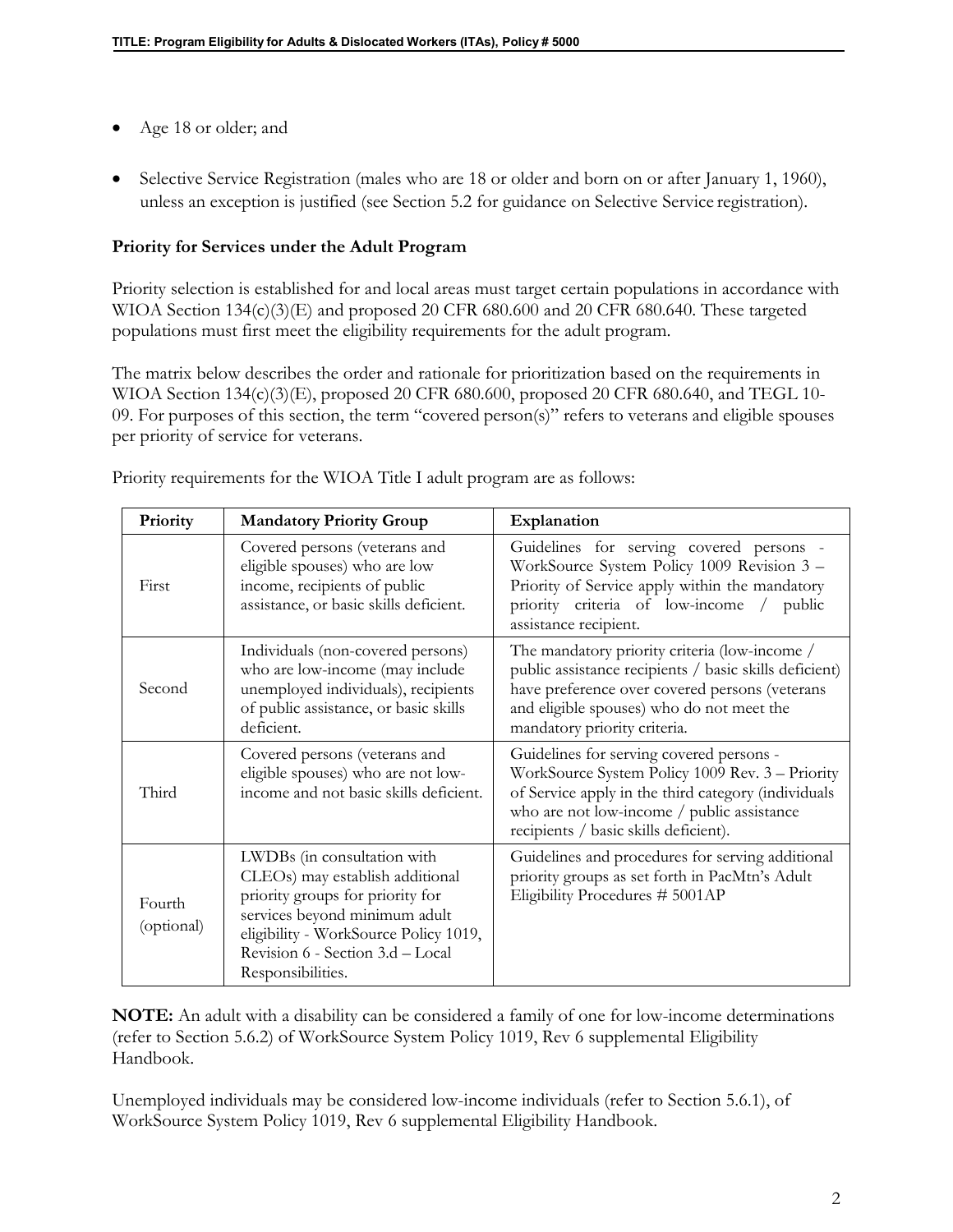According to proposed 20 CFR 680.120, 680.130, and 680.210, the above priority requirements do not necessarily mean that only the recipients of public assistance and other low-income individuals can receive WIOA adult funded career and training services.

With respect to funds allocated to a local area for adult employment and training activities, WIOA section  $133(b)(2)(A)$  and  $(3)(A)$ , states that priority shall be given to recipients of public assistance and other low-income individuals, and individuals who are basic skills deficient for receipt of career services described in paragraph  $(2)(A)(xii)$  and training services.

In the PacMtn region, WIOA Program staff may also serve these other eligible individuals who are not recipients of public assistance, other low-income, or basic skills deficient after first serving eligible individuals who meet the established priority selection criteria.

Employed individuals who do not meet the other priority for services criteria may be enrolled under this priority if:

- They have a family income that does not exceed the Self-Sufficiency Guidelines set by PacMtn
- They are determined by the program operator to be in need of and be able tobenefit from services; and
- The program operator documents that they have a barrier to employment.

**NOTE:** Up to twenty percent (20%) of the total number of participants enrolled in any program year may be enrolled using these criteria.

**NOTE:** Washington's Marriage Equality Act (RCW 26.60) expands the definition of a "married couple" beyond that of a male and female couple. The US Department of Justice will no longer defend the federal "Defense of Marriage Act" as a number of courts have held it is unconstitutional, including the 1<sup>st</sup> and 2<sup>nd</sup> Circuit Court of Appeals. Accordingly, in relation to this policy, the state is expanding its definition of a married couple beyond that of a male and a female

## **Priority Selection for Career Services and Training Services Funded with WIOA Statewide (10%) Discretionary Grants/Contracts**

For purposes of WIOA statewide (15%) discretionary funds, the Governor has determined that these funds will be prioritized as follows:

- Eligible veterans and spouses;
- Unemployed individuals;
- Low-income individuals;
- Other Washington job seekers.

As indicated by the first priority, recipients of WIOA 10% discretionary grants and contracts will continue to provide priority selection of veterans for career and training service in alignment with WorkSource System Policy 1009 Revision 3. In applying this policy to 10% funded projects, veterans who are unemployed and/or low-income, have priority over all other individuals served under these projects.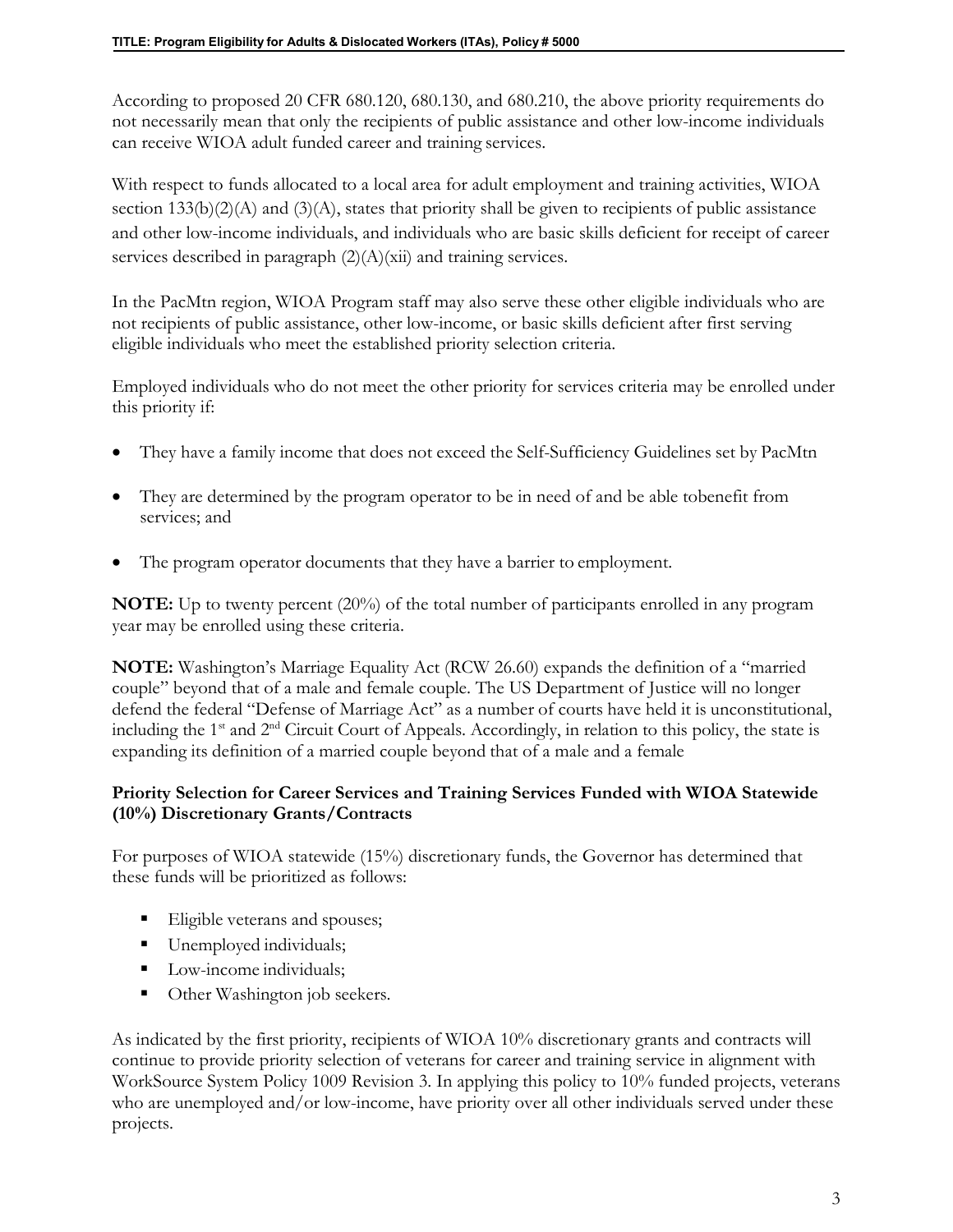## For complete WIOA Adult eligibility criteria and documentation requirements see Section 3 and Section 6 of the Eligibility Handbook.

#### **Dislocated Worker Program**

Individuals must meet the following eligibility guidelines for the Dislocated Worker Program:

- U.S. citizen or otherwise legally entitled to work in the U.S.;
- Selective Service Registration (males who are 18 or older and born on or after January 1, 1960), unless an exception is justified (see Section 5.2 for guidance on Selective Service registration); and
- One of the Dislocated Worker categories listed within the Dislocated Worker Eligibility Criteria Matrix, page 13 of the Eligibility Handbook.

The matrix which follows is meant to provide clarity on the requirements within each Dislocated Worker category. Military Service Members (Category 5) and Spouses of Dislocated Military Service Members (Category 6) have been included as individual categories to allow for specificity, though it is commonly understood that these categories fall under the General Dislocation category (1). Refer to Section 5.7 of the Eligibility Handbook for guidance related to the impact of Washington's Marriage Equality Act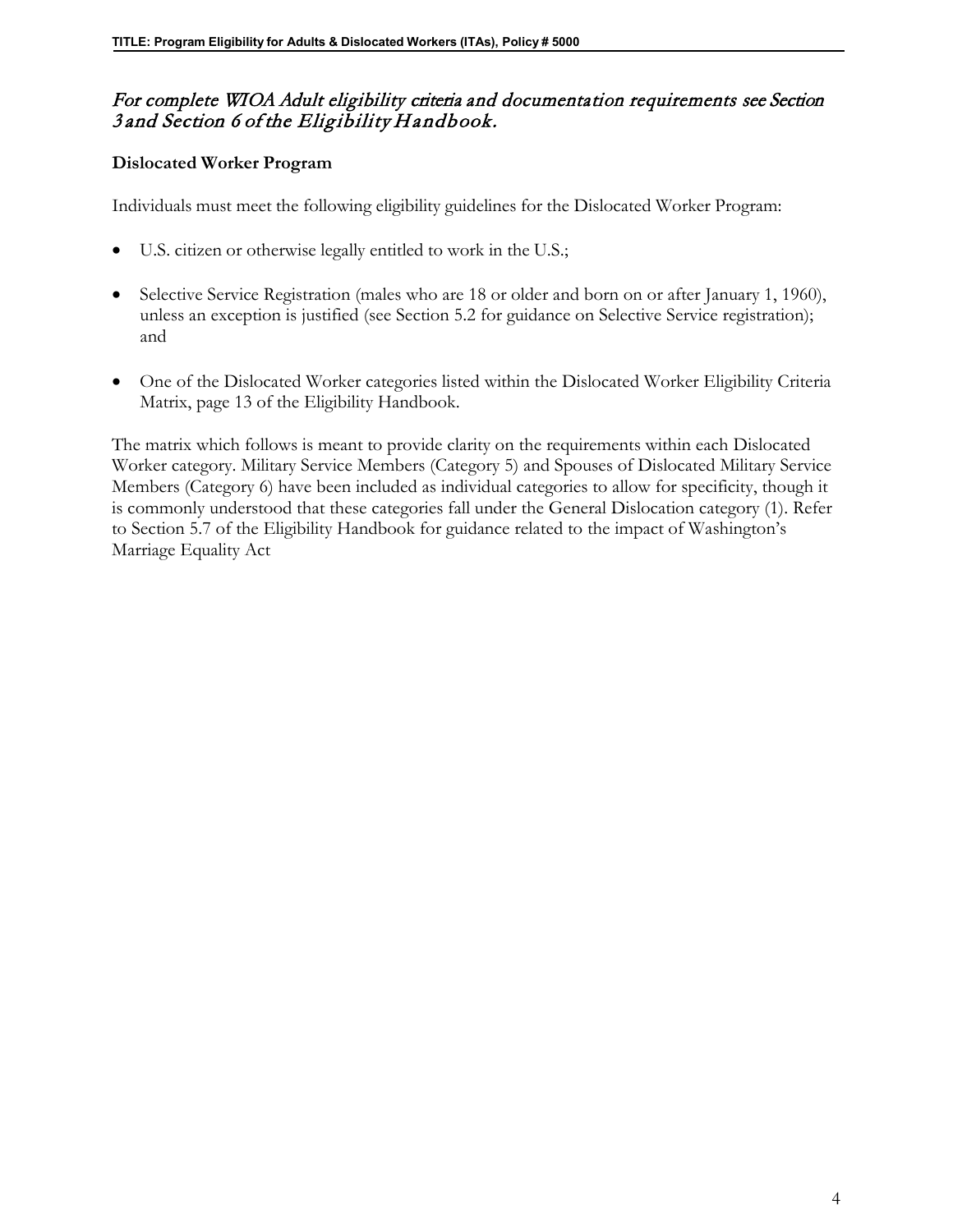| <b>Dislocated Worker Eligibility Criteria</b>                                                                                                                                                                    |                                                                                                                 |                                                                                                                                                                                                                                                                                                                                                                                                                                                                                                                              |
|------------------------------------------------------------------------------------------------------------------------------------------------------------------------------------------------------------------|-----------------------------------------------------------------------------------------------------------------|------------------------------------------------------------------------------------------------------------------------------------------------------------------------------------------------------------------------------------------------------------------------------------------------------------------------------------------------------------------------------------------------------------------------------------------------------------------------------------------------------------------------------|
| Category                                                                                                                                                                                                         |                                                                                                                 | Criteria                                                                                                                                                                                                                                                                                                                                                                                                                                                                                                                     |
| 1. General<br><b>Dislocation</b>                                                                                                                                                                                 | 1.1 An individual who was terminated, laid off, or received a notice of termination<br>or layoff.<br><b>AND</b> |                                                                                                                                                                                                                                                                                                                                                                                                                                                                                                                              |
|                                                                                                                                                                                                                  |                                                                                                                 | 1.2 Is determined unlikely to return to previous industry or occupation (defined by<br>LW DBs);<br><b>AND</b>                                                                                                                                                                                                                                                                                                                                                                                                                |
|                                                                                                                                                                                                                  |                                                                                                                 | г<br>1.3.1<br>Is eligible for or has exhausted entitlement to unemployment<br>compensation; OR<br>г<br>1.3.2<br>Is not eligible for unemployment compensation but can show<br>attachment to the workforce of sufficient duration.                                                                                                                                                                                                                                                                                            |
| 2. Dislocation<br>from Facility<br>Closure /<br><b>Substantial</b>                                                                                                                                               | г<br>П                                                                                                          | 2.1 An individual who was terminated, laid off, or received a notice of layoff from<br>employment at a plant, facility, or enterprise as a result of: Permanent closure;<br>or Substantial layoff; OR<br>2.2 An individual employed at a facility at which the employer has made a general<br>announcement that the facility will close within 180 days.                                                                                                                                                                     |
| Layoff<br>3. Self-                                                                                                                                                                                               | г                                                                                                               | Was self-employed (including employment as a farmer, rancher or a fisherman),                                                                                                                                                                                                                                                                                                                                                                                                                                                |
| employed<br><b>Dislocation</b>                                                                                                                                                                                   |                                                                                                                 | but is unemployed as a result of general economic conditions in the community in<br>which the individual resides or because of natural disasters.                                                                                                                                                                                                                                                                                                                                                                            |
| 4. Displaced<br>Homemaker*<br>* Per TEGL 26-13, individuals<br>cannot cite long-term partners<br>to whom they were not<br>marriedas family members.<br>Individualscan cite adult<br>children upon whom they were | T                                                                                                               | 4.1 An individual who was dependent on the income of another family member and<br>is no longer supported by the income of that family member;<br>QR<br>Is the dependent spouse of a member of the armed forces on active duty and<br>whose family income is significantly reduced because of a deployment, a call or<br>order to active duty, or a service connected death or disability of the member<br><b>AND</b>                                                                                                         |
| financially dependent as family<br>members so long as it is<br>appropriately documented.                                                                                                                         | $\Box$                                                                                                          | 4.2 Is unemployed or underemployed and is experiencing difficulty in obtaining or<br>upgrading employment.                                                                                                                                                                                                                                                                                                                                                                                                                   |
| 5. Dislocated/<br><b>Separating Military</b><br><b>Service Members</b>                                                                                                                                           |                                                                                                                 | 5.1 A non-retiree military service member who was discharged or released from<br>service under other than dishonorable, or has received a notice of military<br>separation (defined by LWDB (see Section 4.2.1). Per proposed 20 CFR<br>680.660, separating military service members automatically qualify as unlikely<br>to return to a previous industry or occupation and as eligible for or exhausted<br>entitlement to Unemployment Insurance.<br>Note: Dislocated military service members, veterans and other covered |
|                                                                                                                                                                                                                  |                                                                                                                 | persons are eligible for Priority of Service (POS) as described in POS Policy<br>1009, Revision 3.                                                                                                                                                                                                                                                                                                                                                                                                                           |
| 6. Spouses of Military<br><b>Service Members</b>                                                                                                                                                                 |                                                                                                                 | 6.1 The spouse of a member of the armed forces on active duty, and who has<br>experienced a loss of employment as a direct result of relocation to<br>accommodate a permanent change in duty station of such member;<br>$\Omega$ R<br>6.2 The spouse of a member of the armed forces on active duty and who is                                                                                                                                                                                                               |
|                                                                                                                                                                                                                  |                                                                                                                 | unemployed or underemployed and is experiencing difficulty in obtaining<br>or upgrading employment.<br>Note: a military spouse may also qualify as a displaced homemaker (Category 4).                                                                                                                                                                                                                                                                                                                                       |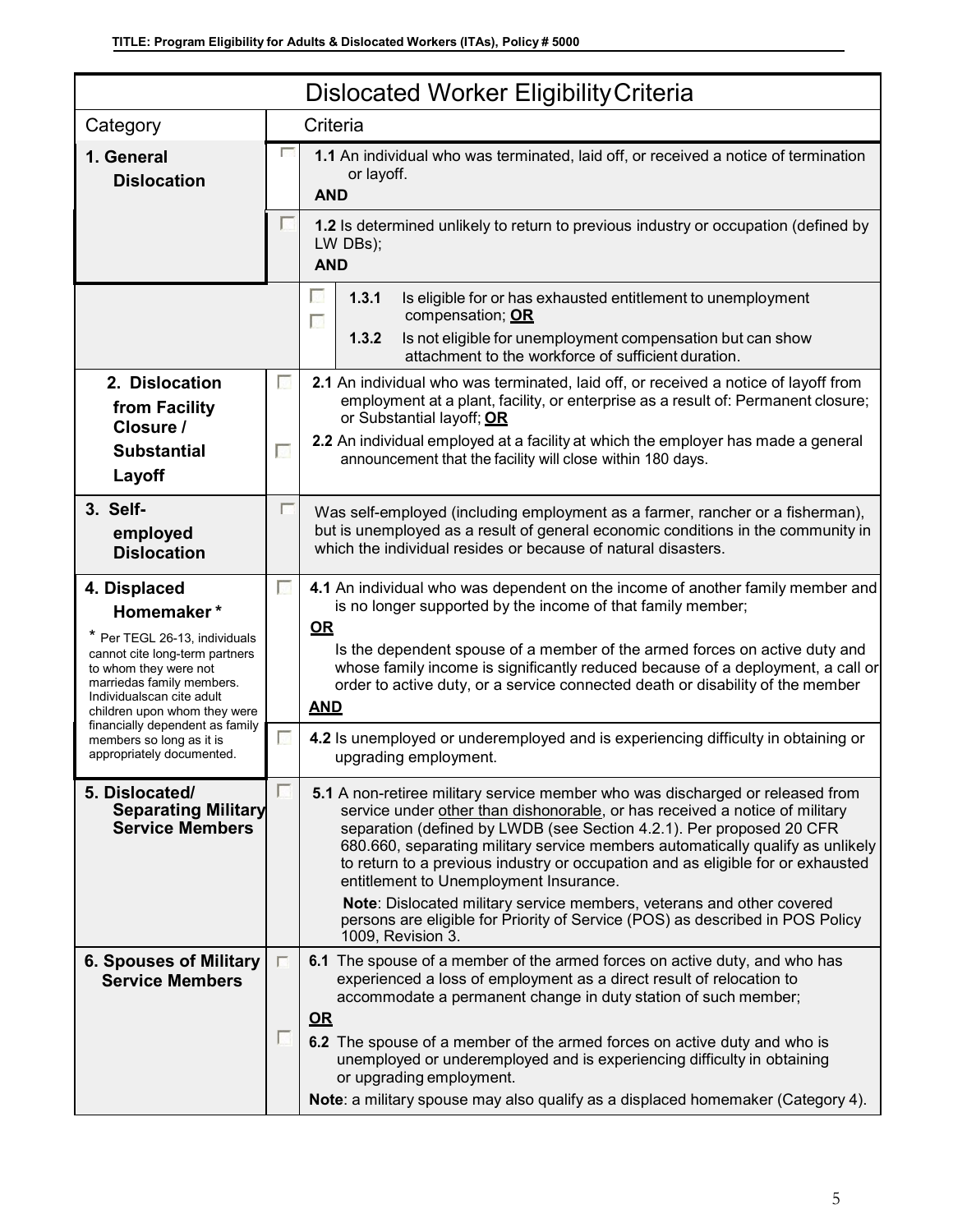## **For complete WIOA Dislocated Worker eligibility criteria and documentation requirements; to include each of the following, please refer to Sections 4, 5 and 6 of the Eligibility Handbook.**

- Serving Non-Retiree Military Service Members and their Spouses
- Non-Retiree Military Service Members (Dislocated Worker Category 5)
- Spouses of Military Service Members (Dislocated Worker Category 6)
- Eligibility for Employed Individuals
- Stop Gap Employment

## **For additional program guidance for each of the following, please refer to Sections 5 and 6 of the Eligibility Handbook.**

- U.S. Citizenship or Legal Right to Work in the U.S.
- Selective Service Requirements
- Priority of Service for Veterans and Eligible Spouses
- Assisting Victims of Human Trafficking
- WIA001 Report and Disallowed Use of UI GUIDE Screen Prints
- Income Verification and Family Size for the Low-Income Criteria
	- > Income Verification
	- $\triangleright$  Determining Family Size
	- $\triangleright$  Defining Dependent
	- Washington's Marriage Equality Act

## **For Adult and Dislocated Worker Eligibility Documentation Requirements, please refer to Adult and Dislocated Worker Eligibility Procedures # 5000P**

*Any discrepancies arising between PacMtn policy and or procedures with federal and state provisions due to current or future revisions will default to the current minimum federal and state regulations and guidance available. PacMtn policy and or procedures may set forth stricter requirements than provided by federal and state guidance, but in no case will PacMtn policy and or procedures not meet minimum federal and state policy.*

## **References**

Workforce Innovation and Opportunity Act of 2014

WIOA Final Rule; 20 CFR Parts 676,677, and 678; Federal Register, Vol. 81, No. 161, August 19, 2016 WIOA Final Rule; 20 CFR Parts 603, 651, 652, et al; Federal Register, Vol. 81, No. 161, August 19, 2016 WIOA Section 134(c)(3)(E)

Training and Employment Guidance Letters (TEGL) 3-15, 10-09, 15-10, 22-04 Change 1

WorkSource System Policy 1009 Revision 3 – Priority of Service WorkSource System Policy 1003 Revision 2 – Data Element Validation WorkSource System Policy 1019 Revision 6 & Attachment A - Eligibility Policy Handbook

PacMtn Procedures #5000P Adult Eligibility PacMtn Procedures # 5000P Dislocated Worker Eligibility PacMtn Self-Sufficiency Policy #5020 PacMtn Self-Sufficiency Procedures #5020P PacMtn – 2021 Adult Income Guidelines